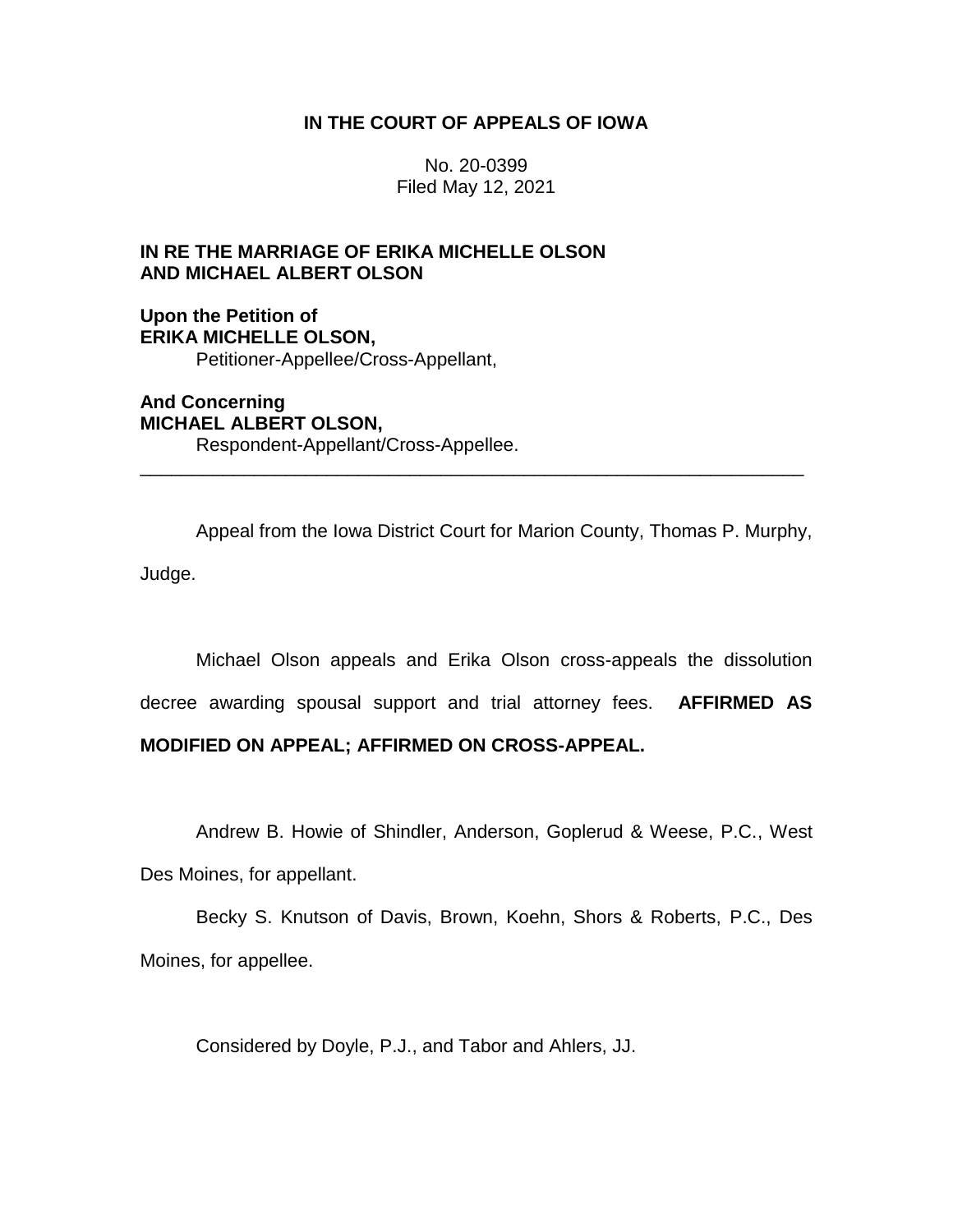#### **AHLERS, Judge.**

Michael Olson appeals and Erika Olson cross-appeals from the decree dissolving their marriage. Michael challenges the provisions ordering him to pay spousal support, uncovered medical expenses, and trial attorney fees to Erika. Erika argues the district court should have ordered Michael to pay additional trial attorney fees, and she requests appellate attorney fees.

### **I. Background Facts and Proceedings**

Michael was born in 1963, and Erika was born in 1971. The parties married in September 1996, entering into a prenuptial agreement beforehand. The parties had two children together, born in 1997 and 2004.

In 2018, Erika filed a petition for dissolution of marriage. The district court entered a temporary order addressing certain issues, including ordering Michael to pay \$1008.00 in temporary monthly child support, \$2000.00 in temporary monthly spousal support, and \$3000.00 in temporary attorney fees. Michael filed a motion under Iowa Rule of Civil Procedure 1.904(2), and in response the court retroactively reduced Michael's temporary monthly spousal support obligation to \$1750.00. Michael appealed the temporary support and attorney fees, and we affirmed the temporary order. *See In re Marriage of Olson*, No. 18-1860, 2019 WL 4302128, at \*1–2 (Iowa Ct. App. Sept. 11, 2019).

Following a trial in October 2019, the district court issued a decree dissolving the marriage. Among its provisions, the decree granted the parties joint legal custody of their one minor child and placed physical care with Erika; ordered Michael to pay \$758.13 per month in child support; ordered Michael to pay \$2000.00 per month in spousal support, increasing to \$2500.00 per month when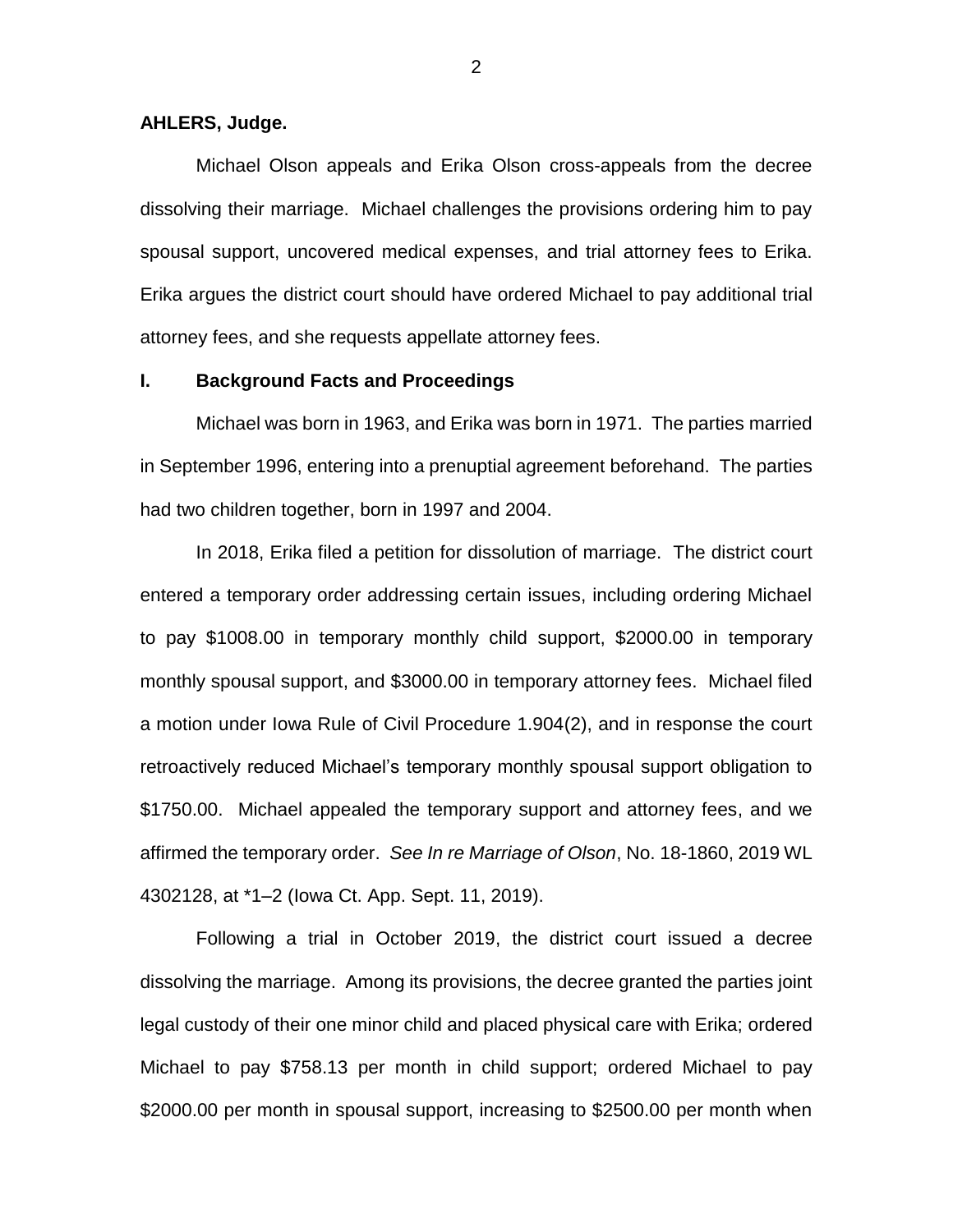the parties' child is no longer eligible for child support; otherwise found the prenuptial agreement is enforceable; divided the parties' property, awarding a significantly larger share of the net assets to Michael in accordance with the prenuptial agreement; and ordered Michael to pay \$25,000.00 of Erika's trial attorney fees in addition to any other attorney fees already ordered. Both parties filed rule 1.904(2) motions, and the court made minor amendments to the decree in response but kept the ultimate conclusions intact. Michael appeals, and Erika cross-appeals.

### **II. Standard of Review**

 $\overline{a}$ 

We review a dissolution-of-marriage proceeding de novo. Iowa R. Civ. P. 6.907; *In re Marriage of Gust*, 858 N.W.2d 402, 406 (Iowa 2015). "We give weight to the findings of the district court, particularly concerning the credibility of witnesses<sup>[1]</sup>; however, those findings are not binding upon us." In re Marriage of *McDermott*, 827 N.W.2d 671, 676 (Iowa 2013). "Although our review of the trial court's award [of spousal support] is de novo, we accord the trial court considerable latitude in making this determination and will disturb the ruling only when there has been a failure to do equity." *In re Marriage of Olson*, 705 N.W.2d 312 (Iowa 2005) (quoting *In re Marriage of Spiegel*, 553 N.W.2d 309, 319 (Iowa 1996)). "We review the district court's award of attorney fees for an abuse of discretion." *In re Marriage of Sullins*, 715 N.W.2d 242, 247 (Iowa 2006).

<sup>&</sup>lt;sup>1</sup> We are mindful the district court pointedly found Michael "not credible," especially in his valuations.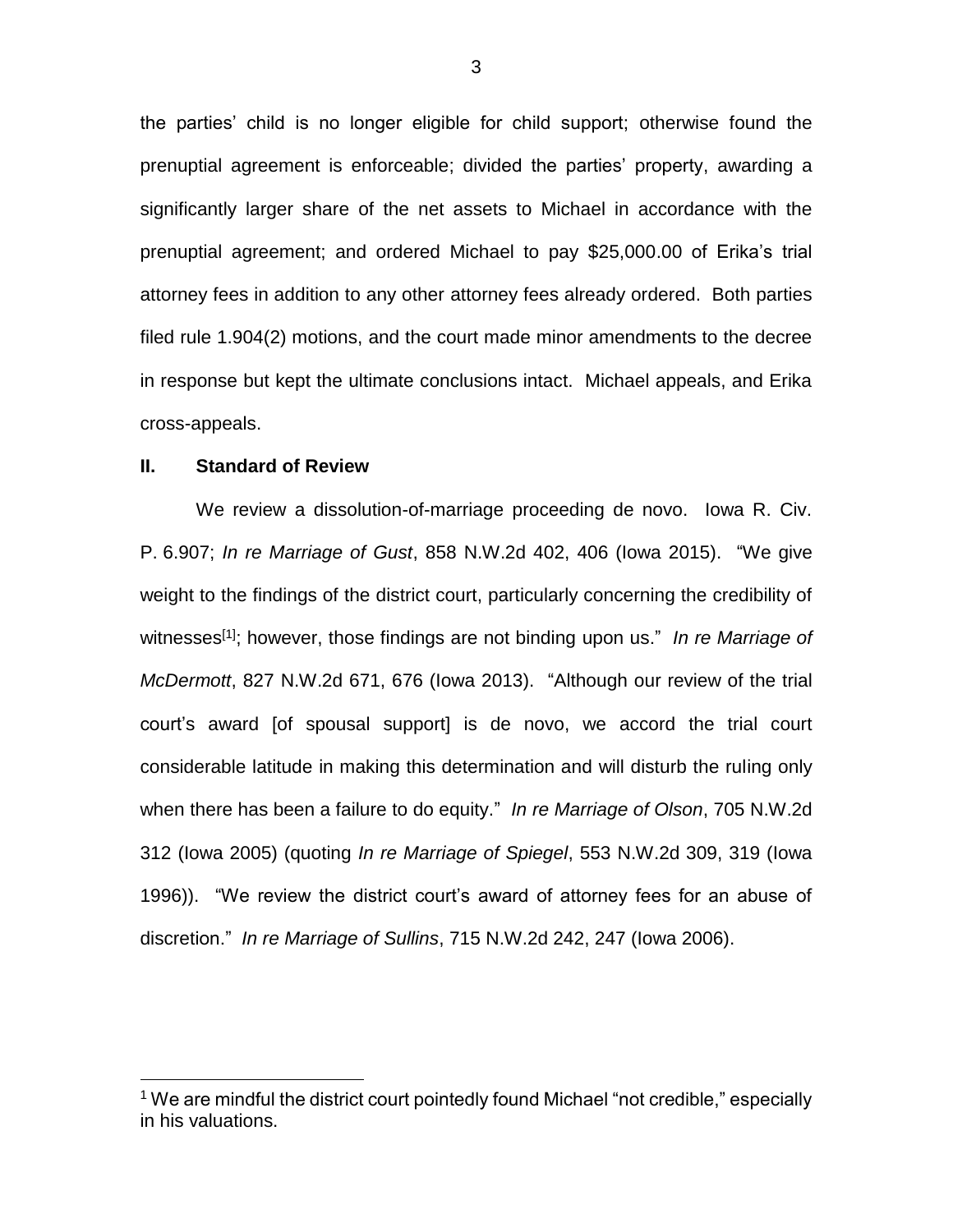### **III. Spousal Support**

 $\overline{a}$ 

Michael requests a substantial reduction in his spousal support obligation on several grounds. The court may award spousal support after a fact-specific inquiry into several factors. *See* Iowa Code § 598.21A(1) (2018); *Gust*, 858 N.W.2d at 407. The parties were married twenty-three years, a duration that "merit[s] serious consideration for traditional spousal support." *See Gust*, 858 N.W.2d at 410–11; *see also* Iowa Code § 598.21A(1)(a). The property division also favors significant spousal support. *See* Iowa Code § 598.21A(1)(b). As the district court noted, "Erika is receiving very little property" and "has almost no retirement savings" due to the required property division under the prenuptial agreement, especially in comparison to the property Michael received.<sup>2</sup>

As to the parties' earning capacities, the district court determined Michael's to be \$121,932.90<sup>3</sup> per year and Erika's to be \$21,951.00 per year. *See id.* 

 $2$  The district court did not value most of the parties' property or their combined net worth. In their financial status affidavits immediately before trial, Michael valued the parties' combined net worth at \$579,331.00, and Erika valued the parties' net worth at \$784,766.57. After the dissolution, Erika's most significant assets are: her share of equity in the family home, comprising a payment of \$85,581.00; two retirement accounts, on which she placed a combined value of \$6230.35; and her vehicle, on which she placed a net value of \$7560.46. Michael received most of the parties' remaining property, including rental real estate, classic cars, and a collection of coins and other items he values at \$95,840.00. Michael jointly owns some of this property with one or both of the parties' children.

<sup>&</sup>lt;sup>3</sup> Although Michael does not challenge his child support obligation, he asserts the district court wrongly calculated his salary based on his paychecks being issued every two weeks instead of twice per month. Thus, according to Michael, his gross annual income should be \$113,476.14 instead of \$121,932.90. Michael raised this issue in his rule 1.904(2) motion. In response, the district court noted Michael's poor credibility with valuations, and it found Michael's bonuses would push his income up to \$121,932.90 even if his regular salary fell short of that number. We agree with the district court. Furthermore, even if we were inclined to believe the district court overstated Michael's total income by about seven percent, our supreme court has cautioned us against "unduly refin[ing]" awards of spousal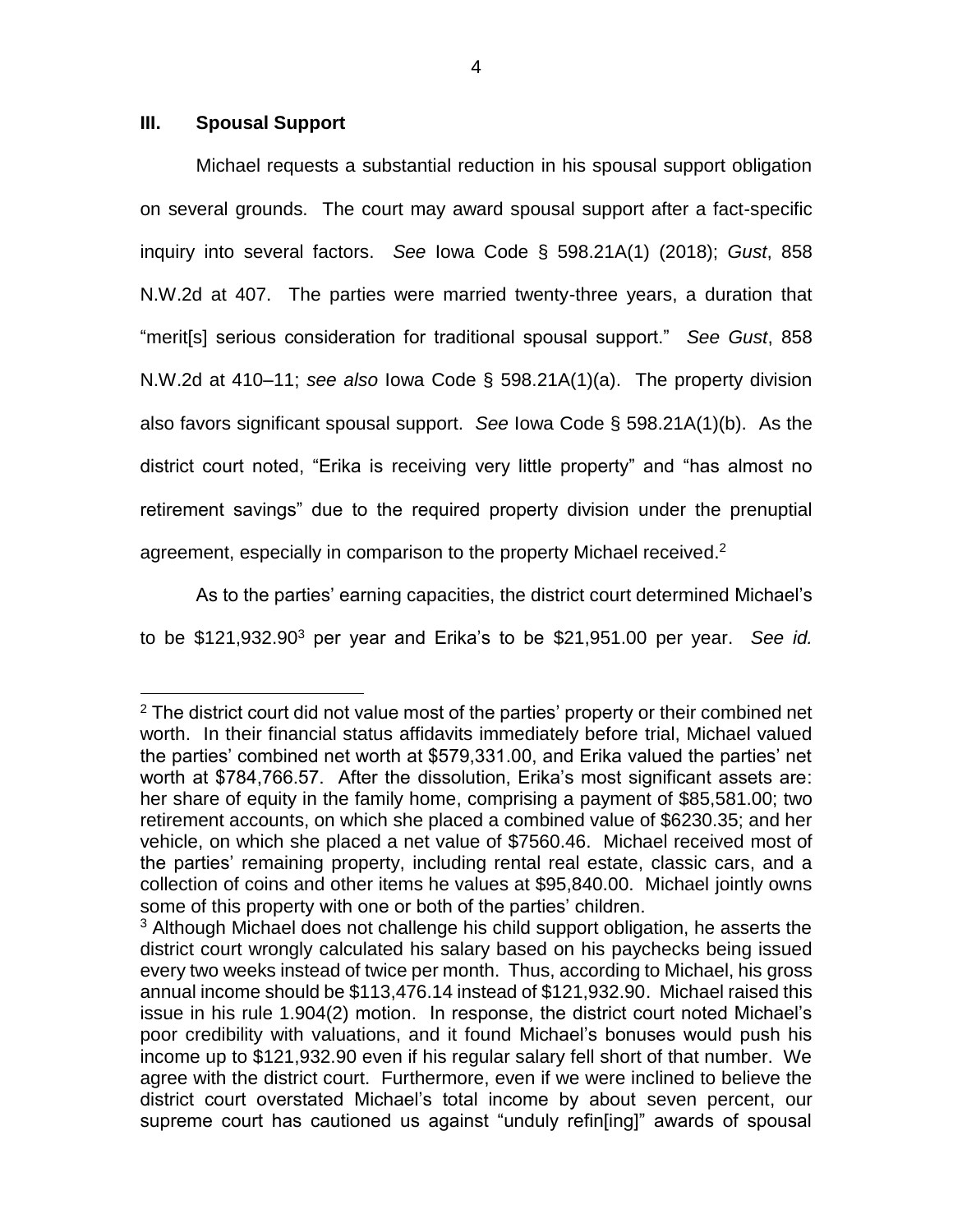§ 598.21A(1)(c). Michael testified he has thirty-one years of experience in the banking industry and is currently working as a vice president of commercial lending at a local bank. Michael also receives benefits from working in the Army National Guard. Michael's earning capacity is comparatively high in relation to Erika's, and there is no reason to believe his earning capacity will decline in the foreseeable future.

Erika testified she has worked as a paraeducator in her local school for about seven years and in a grocery store for about two years. She planned to earn an associate's degree in May 2020 and then earn a bachelor's degree after two and one-half years of additional classes. She hopes to eventually work in human resources, though she has no firm job prospects for after graduation. Even if she earns a bachelor's degree in over three years as planned, she must repay student loans while likely working an entry-level position for an uncertain time. While she is generally in good health, she was forty-eight years old at trial and has limited time to prepare for retirement with a much smaller earning capacity.

After considering the relevant factors, we do not find the district court failed to do equity in ordering Michael to pay a significant amount of traditional spousal support. However, we also find the equities require certain modifications in Michael's favor.

First, in ordering the spousal support obligation, the district court stated, "Spousal support will continue at the amount at which it is currently set." Yet the district court, without explanation why, increased Michael's spousal support

 $\overline{a}$ 

5

support. *Gust*, 858 N.W.2d at 407 (quoting *In re Marriage of Benson*, 545 N.W.2d 252, 257 (Iowa 1996)).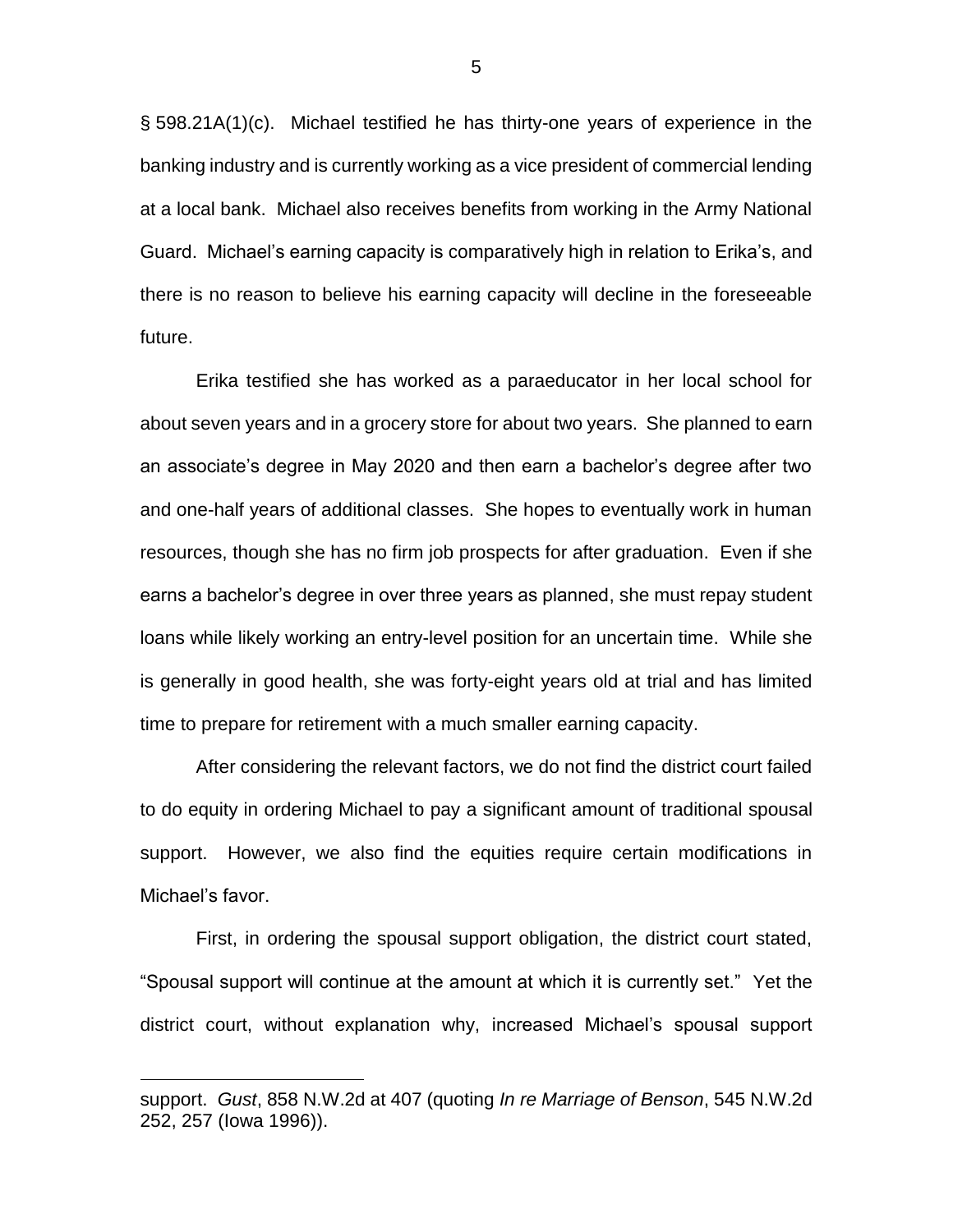obligation from \$1750.00 per month under the temporary order to \$2000.00 per month under the decree. While neither the district court nor we are tethered to the temporary spousal support figure, we agree with the district court that the equities here support making Michael's final spousal support obligation "continue at the same amount at which it is currently set" by the temporary support order, which is \$1750.00 per month.<sup>4</sup>

Second, the district court ordered Michael's spousal support obligation to increase to \$2500.00 when the parties' child no longer qualifies for child support. Child support is intended to "cover the normal and reasonable costs of supporting a child." *In re Marriage of Okland*, 699 N.W.2d 260, 268 (Iowa 2005). By contrast, spousal support focuses on the parties' needs and abilities. *See Gust*, 858 N.W.2d at 411. We see no indication Erika's need for spousal support will increase when the parties' child no longer qualifies for child support. Therefore, we eliminate the increase in Michael's spousal support obligation when his child support obligation ends.

 $\overline{a}$ 

<sup>4</sup> We surmise the district court, in making the finding "[s]pousal support will continue at the amount at which it is currently set," intended to keep spousal support at the temporary support level of \$1750.00 per month, as the evidence at trial made it clear that \$1750.00 per month was the amount Michael had been ordered to pay as temporary spousal support. We further surmise that, after stating it intended to keep spousal support at the same level, the district court simply made a mistake in reciting that amount at \$2000.00 per month. This mistake may have stemmed from the fact that a temporary support order was originally issued setting spousal support at \$2000.00 per month. However, upon reconsideration, the temporary spousal support amount was decreased retroactively to \$1750.00 per month and that figure remained in place through trial. This change may have caused confusion when the district court entered its final decree. Even if we are mistaken in our determination the district court intended final spousal support to be \$1750.00 per month instead of \$2000.00 per month, upon our de novo review, we find \$1750.00 per month to be the appropriate amount.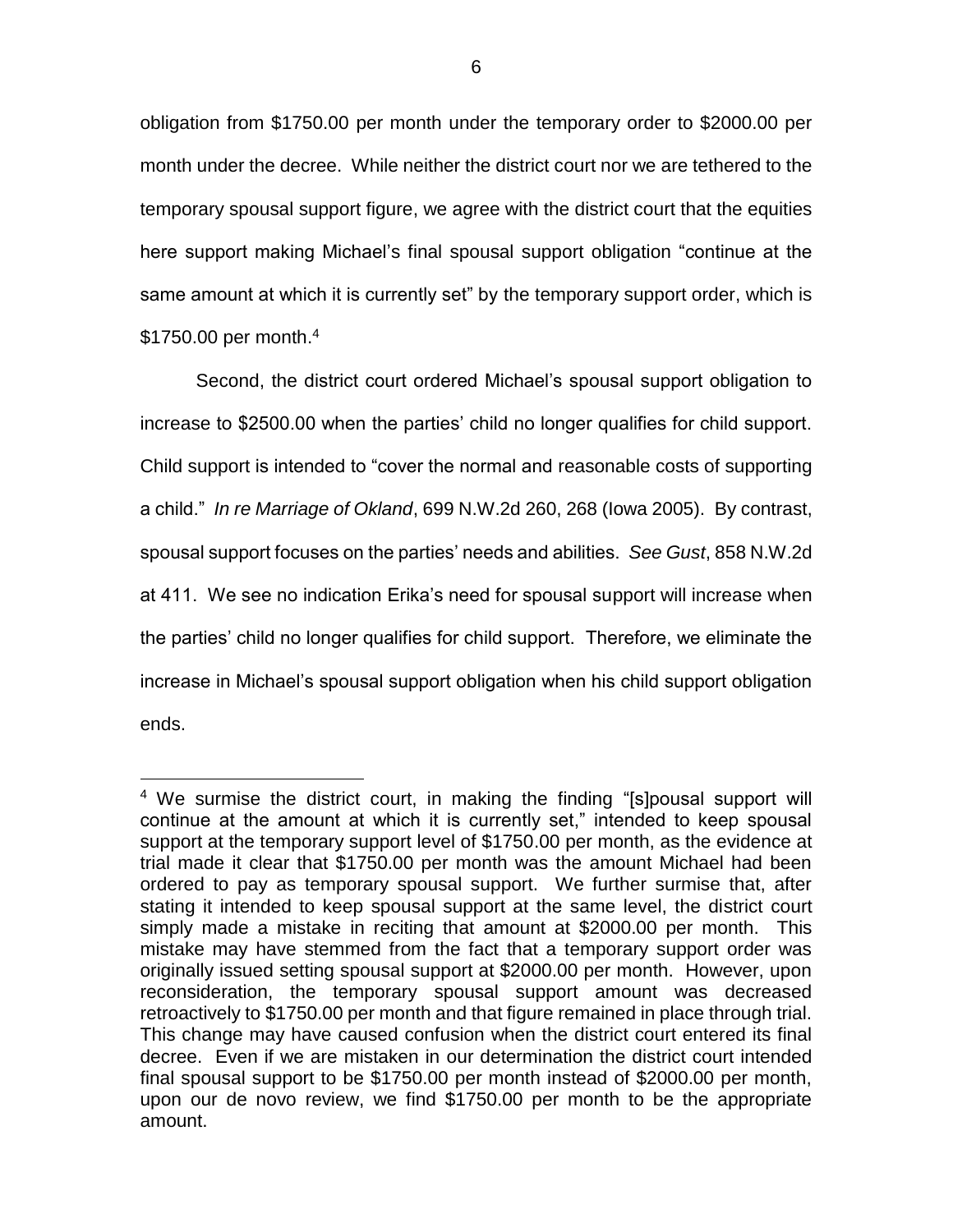Third, the district court did not provide for Michael's spousal support obligation to end in the event Erika remarries. Generally, spousal support obligations automatically end upon remarriage of the recipient spouse. *See In re Marriage of Wendell*, 581 N.W.2d 197, 199 (Iowa Ct. App. 1998). Whether remarriage terminates a spousal support obligation depends on the purpose of the support. *See id.* at 200 ("Rehabilitative and reimbursement [support], for example, are often unaffected by remarriage."). The district court explicitly declined to address remarriage in the decree, but we see no reason to continue Michael's traditional spousal support obligation after Erika remarries or after the death of either party. *See Gust*, 858 N.W.2d at 412 ("[T]raditional spousal support is normally payable until the death of either party, the payee's remarriage, or until the dependent is capable of self-support at the lifestyle to which the party was accustomed during the marriage."). Therefore, we modify Michael's spousal support obligation to terminate in the event Erika remarries or on the death of either party, whichever occurs first.

Finally, Michael asks us to terminate the spousal support order upon his retirement. While Michael is less than ten years away from reaching the traditional retirement age, the parties did not discuss their plans for retirement during trial. Michael is generally in good health and gave no indication he plans to retire in the foreseeable future. Even when he retires, his substantial assets and financial savvy may allow him to earn a significant retirement income. We find no failure to do equity in the district court declining to address retirement in the decree. *See id.* at 416 ("[F]uture retirement will ordinarily be considered to raise too many speculative issues to be considered in the initial spousal support award.").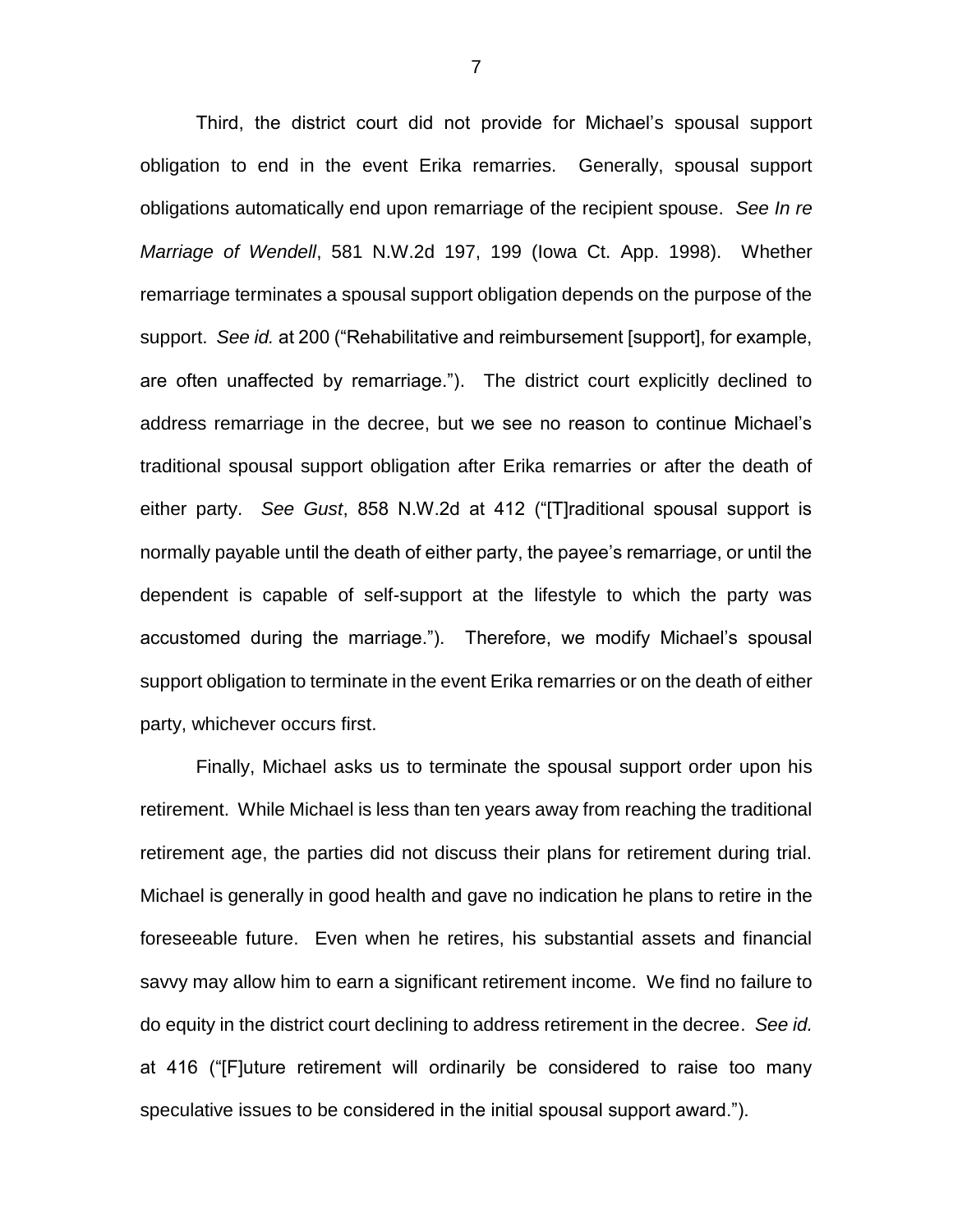In summary, we modify the decree to order Michael to pay to Erika \$1750.00 per month in spousal support, retroactive to November 1, 2019 (the starting date for Michael's spousal support obligation set forth in the decree).<sup>5</sup> Michael's spousal support obligation will continue at \$1750.00 per month after the parties' minor child is no longer eligible for child support. Michael's spousal support obligation is indefinite in duration, but it will terminate upon the earliest to occur of Erika's remarriage or the death of either party. Like the district court, we decline to make Michael's retirement a triggering event for cessation of his spousal support obligation.

# **IV. Uncovered Medical Expenses**

 $\overline{a}$ 

The district court ordered Erika to pay the first \$250.00 of medical expenses for the parties' minor child, not to exceed \$500.00 annually, with Michael paying eighty-four percent of the remaining expenses and Erika paying sixteen percent.

<sup>&</sup>lt;sup>5</sup> An appellate court decision on direct appeal that decreases periodic spousal support payments relates back to the date of the original decree. *In re Marriage of Wegner*, 461 N.W.2d 351, 353 (Iowa Ct. App. 1990); *see also In re Marriage of Woolf*, No. 01-0878, 2002 WL 31525435, at \*4 (Iowa Ct. App. Nov. 15, 2002). Understandably, the record does not tell us whether Michael has been making periodic spousal support payments under the decree since its entry. If he has, the modification provided for in this opinion will result in Michael having overpaid. Neither party addressed how any resulting overage in support payments should be addressed. It is "within the power of an appellate court in such situations to provide for a reduction in the amount of future payments over the period of time required to exhaust any overplus resulting from the decision on appeal." *Thomas v. Minner*, 340 N.W.2d 285, 287 (Iowa 1983). However, in light of the fact the record does not provide us with information as to the status of Michael's payment history or the parties' current financial situation, we decline to exercise our power to decide how Michael is to be reimbursed for any overpayment in spousal support payments, if any. To avoid the costs of further district court litigation and another appeal, the parties are encouraged to reach an agreement for a method allowing Michael to recoup any overpayment of spousal support. If the parties cannot reach such an agreement, either party is permitted to apply to the district court to make such a determination based on the parties' then-existing circumstances.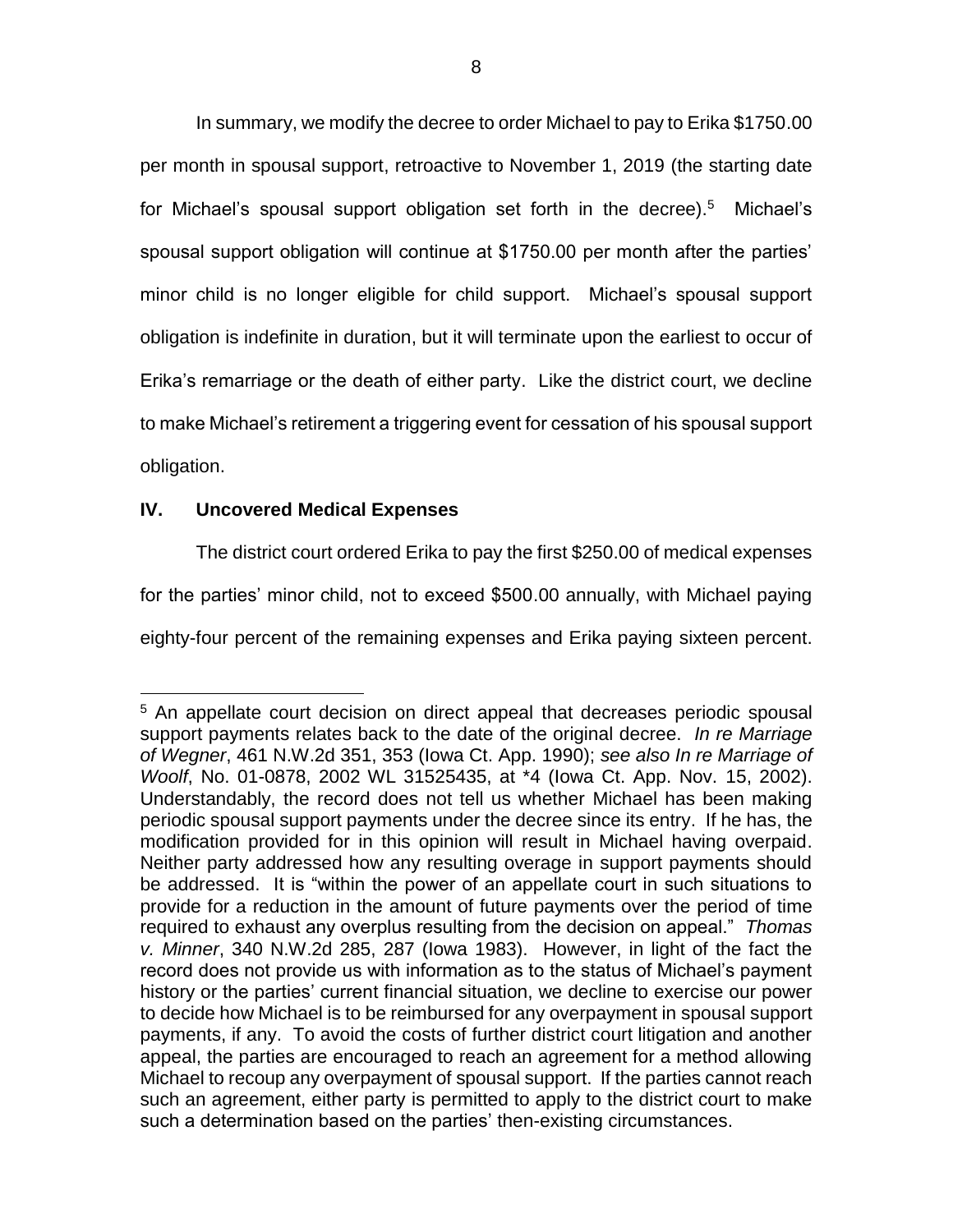Michael challenges this allocation.

Our rules of civil procedure require the allocation of uncovered medical expenses in proportion to the parties' net incomes. Iowa R. Civ. P. 9.12(5). It appears the district court allocated the expenses according to the parties' gross incomes instead of net incomes, $6$  and it did not make written findings to support a variance. *See* Iowa Rs. Civ. P. 9.5 (defining gross and net incomes), 9.11 (requiring "a written finding that the guidelines would be unjust or inappropriate" for a variance from the guidelines). We find no reason to vary from the guidelines. However, in light of our modification of Michael's spousal support obligation above, we also adjust the parties' net incomes for calculating this apportionment. Therefore, we modify the decree to apportion uncovered medical expenses beyond Erika's initial responsibility to sixty-three percent for Michael and thirtyseven percent for Erika retroactive to the date of the decree (i.e., January 5, 2020).

### **V. Trial Attorney Fees**

 $\overline{a}$ 

Both parties argue the district court abused its discretion in ordering Michael to pay \$25,000.00 for Erika's trial attorney fees. Michael argues the district court ignored Erika's role in making "these proceedings unnecessarily difficult" and the award revealed the court's inequitable "regret for following the law and enforcing the prenuptial agreement." Erika argues a larger award of attorney fees is warranted in light of the ultimate property distribution.

9

 $6$  Under the decree, the district court found the parties' adjusted net monthly incomes to be \$5564.50 for Michael and \$3623.90 for Erika after factoring in the spousal support award.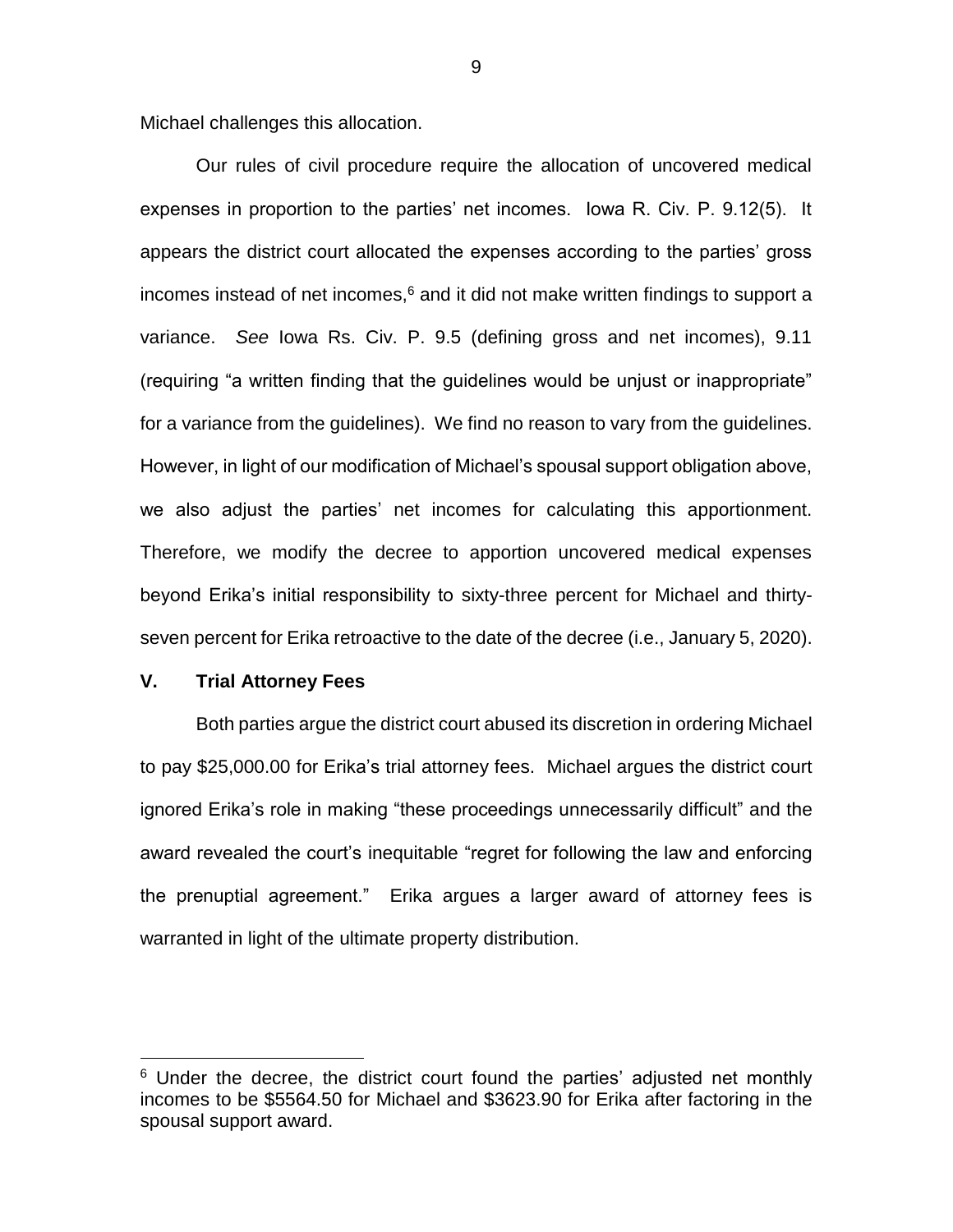The decree shows the district court considered the entire proceedings when

awarding attorney fees, including Erika's earlier motion to compel and motion for

sanctions:

Michael's actions throughout this case demonstrate that he understands the rules and the directives of the court. Michael deliberately did not perform as directed by the court and the rules. A portion of the fees to be awarded are in contemplation of Erika's motions.

Erika significantly prevailed at trial. While the court did not obviate the entire prenuptial agreement, the court is awarding Erika significant traditional spousal support. Michael only wanted to pay a small amount, for a limited time.

Michael made this case unnecessarily difficult. Erika's fees should not have been so exorbitant.

Michael has the ability to pay fees. Erika does not. Erika requested \$25,000, though her bill was over twice that. Erika's request is reasonable and that is what she shall receive. The award is in addition to the fees Michael has already been ordered to pay.

(Footnote omitted.)

Trial attorney fees should be based "on the respective abilities of the parties

to pay" and "must be fair and reasonable." *In re Marriage of Guyer*, 522 N.W.2d

818, 822 (Iowa 1994). We recognize the district court did not fully address Erika's

role in prolonging the litigation here, including the motion to compel Michael filed

and the court's subsequent sanctions against Erika. Nevertheless, an award of

trial attorney fees is largely within the district court's discretion, and we find the court did not abuse its discretion in awarding trial attorney fees.

#### **VI. Appellate Attorney Fees**

Finally, Erika requests appellate attorney fees. "Appellate attorney fees are not a matter of right, but rather rest in this court's discretion." *Okland*, 699 N.W.2d at 270. In addition to the factors supporting an award of trial attorney fees, "we consider whether the party making the request was obligated to defend the trial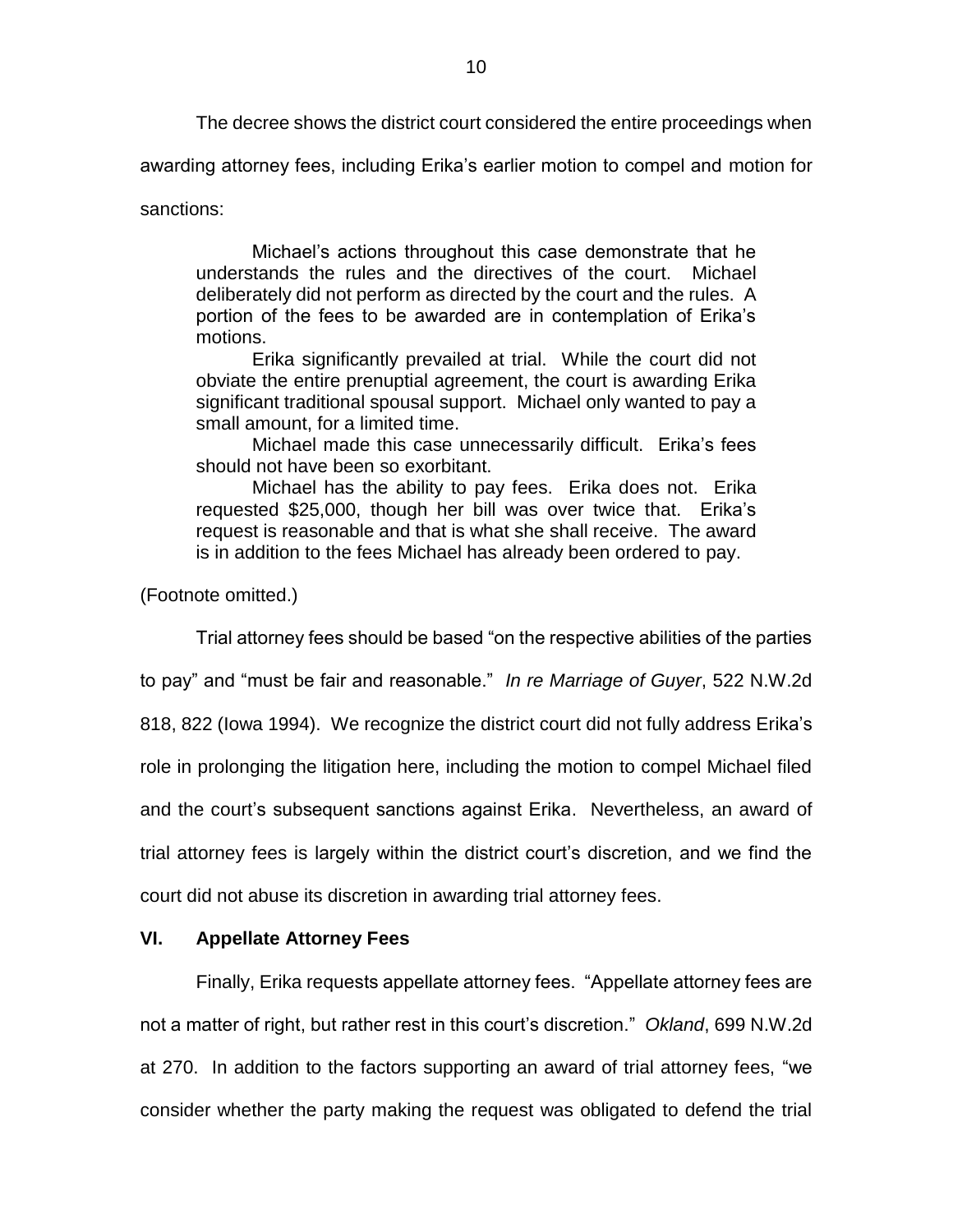court's decision on appeal." *Guyer*, 522 N.W.2d at 822. While Michael achieved a modification of his spousal support obligation, we view Erika as the predominantly prevailing party due to the remaining significant spousal support order. In light of this outcome, Michael's much greater ability to pay attorney fees, and the fact Erika was required to defend and largely prevailed on appeal, we believe Michael should be ordered to pay a portion of Erika's appellate attorney fees. *See Olson*, 2019 WL 4302128, at \*3 (ordering Michael to pay a portion of Erika's appellate attorney fees in the appeal of the temporary support order). Michael remains obligated to pay \$1750.00 per month in spousal support, which is seventy percent of Michael's maximum spousal support obligation of \$2500.00 per month as ordered by the district court. We believe Michael should also pay seventy percent of Erika's appellate attorney fees.

Erika's attorney has submitted an attorney fee affidavit claiming appellate fees of \$14,505.00. Based on the facts and circumstances of this case, we find the fees claimed to be reasonable and necessary. Michael is ordered to pay seventy percent of the claimed fees, or \$10,153.50, and judgment is hereby entered in favor of Erika and against Michael for that amount.

#### **VII. Conclusion**

We modify Michael's spousal support obligation to Erika to be \$1750.00 per month, continuing at that amount after Michael's child support obligation ends, and terminating upon the earliest of Erika's remarriage or the death of either party. We also modify the apportionment of uncovered medical expenses to reflect the parties' net incomes as stated in this opinion. We reject both parties' claims the district court abused its discretion in ordering Michael to pay a portion of Erika's